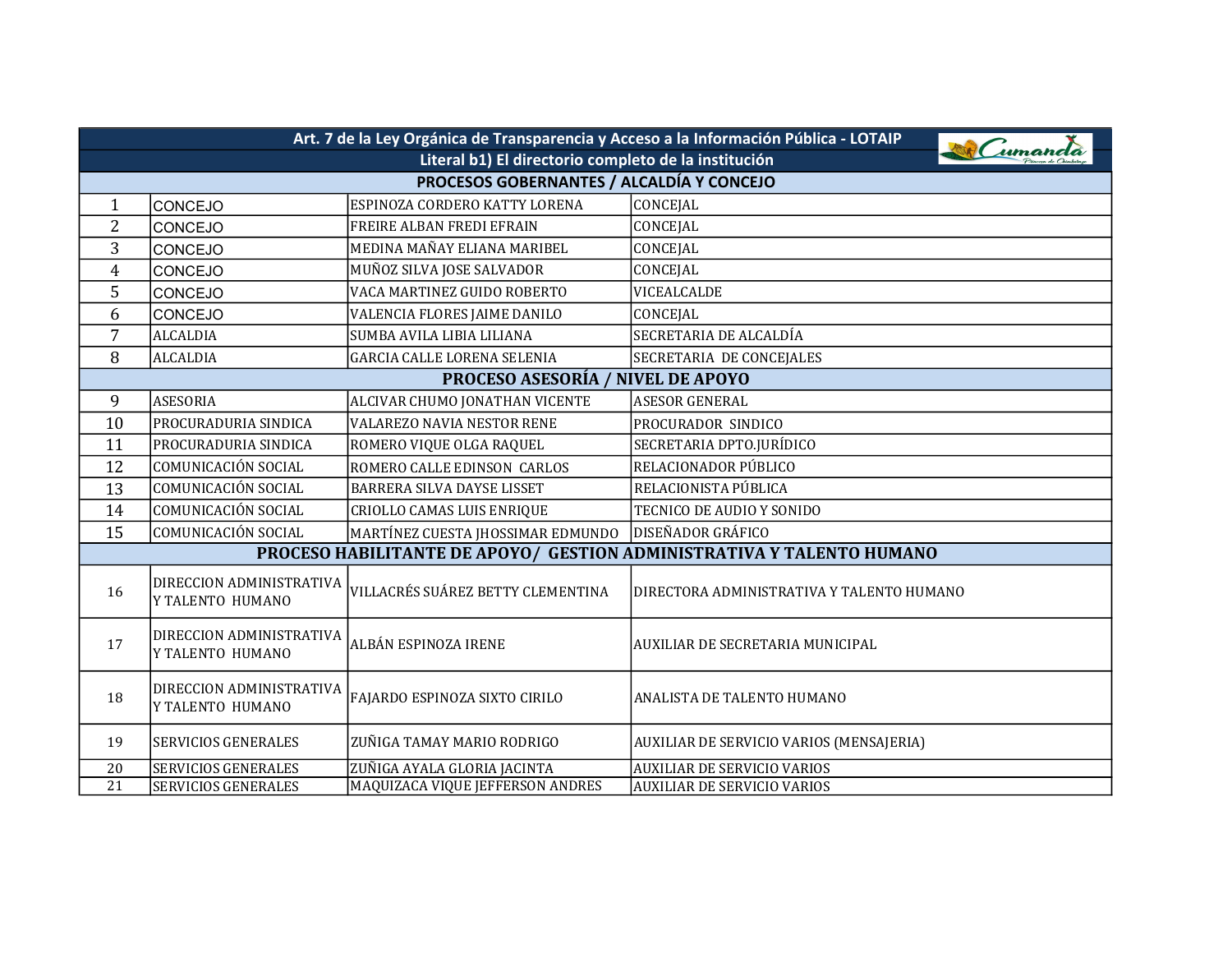| 22 | TECNOLOGÍA DE LA<br><b>INFORMACIÓN Y</b><br>COMUNICACIONES           | RAMÍREZ MOSQUERA DANILO ENRIQUE                         | TÉCNICO DE SISTEMAS              |  |  |
|----|----------------------------------------------------------------------|---------------------------------------------------------|----------------------------------|--|--|
| 23 | <b>ACTIVOS FIJOS Y BODEGAS</b>                                       | SANCHEZ YUQUI GABRIEL RICARDO                           | <b>BODEGUERO</b>                 |  |  |
| 24 | <b>ACTIVOS FIJOS Y BODEGAS</b>                                       | OROZCO ANDRADE MADELYN ABIGAIL                          | <b>AUXILIAR DE BODEGA</b>        |  |  |
| 25 | <b>ACTIVOS FIJOS Y BODEGAS</b>                                       | REA AMBOYA ANLLY BRILLITH                               | <b>AUXILIAR DE BODEGA</b>        |  |  |
| 26 | UNIDAD DE COMPRAS<br><b>PUBLICAS</b>                                 | RAMOS GUAYLLASACA ROSALBA CECIBEL                       | ANALISTA DE COMPRAS PUBLICAS     |  |  |
| 27 | <b>UNIDAD DE COMPRAS</b><br><b>PUBLICAS</b>                          | ABRIL RODRIGUEZ MARITZA ROSARIO                         | <b>PROVEEDORA</b>                |  |  |
| 28 | <b>SEGURIDAD Y SALUD</b><br>OCUPACIONAL                              | ABARCA CHOCHO MARCO ANTONIO                             | MEDICO OCUPACIONAL               |  |  |
| 29 | <b>SEGURIDAD Y SALUD</b><br>OCUPACIONAL                              | TORRES VERA MARIA CECILIA                               | <b>FISIOTERAPEUTA</b>            |  |  |
| 30 | <b>SEGURIDAD Y SALUD</b><br>OCUPACIONAL                              | MONTES VÉLEZ LIDER BENITO                               | <b>AUXILIAR DE ENFERMERIA</b>    |  |  |
| 31 | <b>SEGURIDAD Y SALUD</b><br>OCUPACIONAL                              | PÉREZ RAMOS VIVIANA PATRICIA                            | TÉCNICA DE SEGURIDAD INDUSTRIAL  |  |  |
|    |                                                                      | <b>PROCESO HABILITANTE DE APOYO/ GESTION FINANCIERA</b> |                                  |  |  |
| 32 | <b>DIRECCIÓN FINANCIERA</b>                                          | CEVALLOS PALACIOS HÉCTOR DE JESUS                       | <b>DIRECTOR FINANCIERO</b>       |  |  |
| 33 | DIRECCIÓN FINANCIERA                                                 | <b>BALSECA URGILES PATRICIA VIVIANA</b>                 | SECRETARIA DPTO. FINANCIERO      |  |  |
| 34 | CONTABILIDAD                                                         | CHUQUISALA CHAFLA MARÍA TARGELIA                        | Contador 1                       |  |  |
| 35 | CONTABILIDAD                                                         | <b>GALVEZ OBREGON JAVIER HERIBERTO</b>                  | Contador 2                       |  |  |
| 36 | CONTABILIDAD                                                         | ZAMBRANO LOOR LILIA VIRGINIA                            | <b>AUXILIAR DE CONTABILIDAD</b>  |  |  |
| 37 | CONTABILIDAD                                                         | ROMERO JIMENEZ JACKELINE ESTHER                         | <b>AUXILIAR DE CONTABILIDAD</b>  |  |  |
| 38 | <b>TESORERIA</b>                                                     | ORELLANA LUNAVICTORIA ALEXANDRA<br><b>PATRICIA</b>      | TESORERA MUNICIPAL               |  |  |
| 39 | <b>RENTAS</b>                                                        | LEMA OLMEDO SUSANA EDITH                                | <b>ANALISTA DE RENTAS</b>        |  |  |
| 40 | <b>RECAUDACIÓN</b>                                                   | LÓPEZ VIQUE EDISON RUBÉN                                | <b>RECAUDADOR</b>                |  |  |
| 41 | RECAUDACIÓN                                                          | CABRERA GUERRERO JAIME SEBASTIAN                        | <b>AUXILIAR DE RECAUDACIONES</b> |  |  |
|    | PROCESO HABILITANTE DE APOYO/ SECRETARIA GENERAL                     |                                                         |                                  |  |  |
| 42 | SECRETARIO GENERAL                                                   | SILVA ESPINOZA JESSICA VIVIANA                          | SECRETARIA DE CONCEJO            |  |  |
|    | <b>PROCESOS AGREGADORES DE VALOR / GESTION DE PLANIFICACION IYDI</b> |                                                         |                                  |  |  |
|    | <b>DIRECCION DE</b>                                                  |                                                         |                                  |  |  |
| 43 | PLANIFICACIÓN                                                        | MONTECÉ VILLAMAR NARCISO BOLIVAR                        | DIRECTOR DE PLANIFICCION         |  |  |
|    | <b>INSTITUCIONAL Y</b>                                               |                                                         |                                  |  |  |
|    | DESARROLLO INSTITUCIONAL                                             |                                                         |                                  |  |  |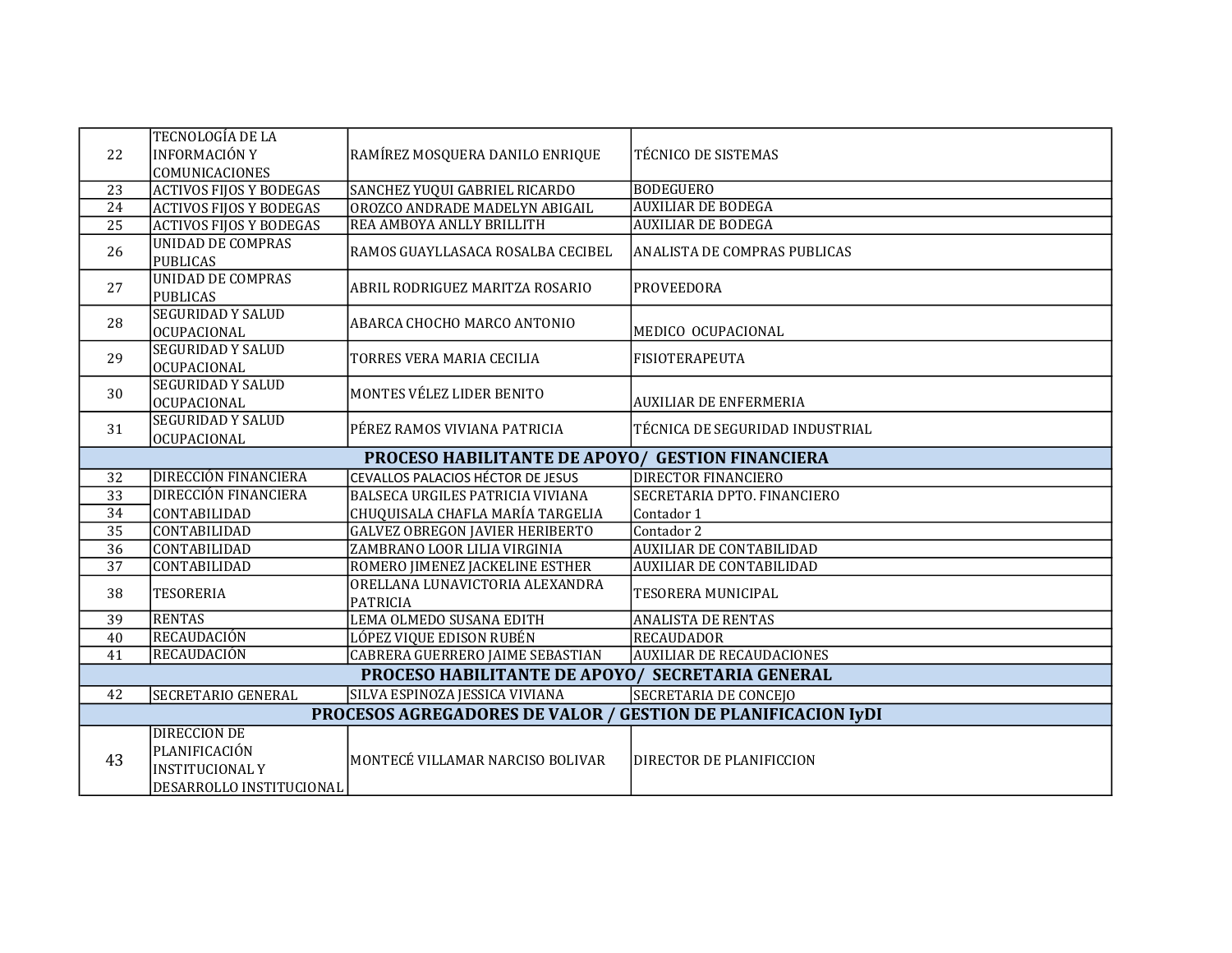| 44 | <b>DIRECCION DE</b><br>PLANIFICACIÓN<br><b>INSTITUCIONAL Y</b><br>DESARROLLO INSTITUCIONAL | PESANTES VALDIVIESO CARLA ANDREA            | SECRETARIA DE PLANIFICCION             |  |  |
|----|--------------------------------------------------------------------------------------------|---------------------------------------------|----------------------------------------|--|--|
| 45 | PLANEAMIENTO URBANO Y<br><b>ORDENAMIENTO</b><br>TERRITORIAL                                | <b>GUAMÁN ILBAY JOSÉ LUIS</b>               | <b>ARQUITECTO</b>                      |  |  |
| 46 | <b>ESTUDIOS Y PROYECTOS</b>                                                                | AUQUILLA AUQUILLA LUIS HUMBERTO             | DISEÑADOR ESTRUCTURAL                  |  |  |
| 47 | <b>ESTUDIOS Y PROYECTOS</b>                                                                | <b>GAVILANES CASTILLO CRISTIAN FABRICIO</b> | DISEÑADOR ESTRUCTURAL                  |  |  |
| 48 | <b>ESTUDIOS Y PROYECTOS</b>                                                                | CABEZAS ARÉVALO FLAVIO FRANKLIN             | <b>TÉCNIICO DE PROYECTOS</b>           |  |  |
| 49 | <b>ESTUDIOS Y PROYECTOS</b>                                                                | MEDINA SALAZAR KATHERINE MAITE              | <b>TÉCNIICO DE PROYECTOS</b>           |  |  |
| 50 | FISCALIZACIÓN                                                                              | RIOS ABRIL PABLO GEOVANNY                   | <b>FISCALIZADOR</b>                    |  |  |
| 51 | AVALÚOS Y CATASTROS                                                                        | VILLA UVIDIA ANTONIO GUSTAVO                | JEFE DE AVALUOS Y CATASTROS            |  |  |
| 52 | <b>AVALÚOS Y CATASTROS</b>                                                                 | VILLAGOMEZ COBOS ELVIA MARIETA              | <b>AUXILIAR DE AVALUOS Y CATASTROS</b> |  |  |
| 53 | AVALÚOS Y CATASTROS                                                                        | CAZORLA ARMAS JORGE ALEJANDRO               | <b>AUXILIAR DE AVALUOS Y CATASTROS</b> |  |  |
| 54 | AVALÚOS Y CATASTROS                                                                        | URGILES ZAVALA ROBINSON XAVIER              | TOPÓGRAFO                              |  |  |
| 55 | TRANSPORTE TERRESTRE,<br>TRANSITO Y SEGURIDAD VIAL                                         | <b>CUADRADO FLORES GEOVANNY MARCELO</b>     | JEFE DE MATRICULACIÓN UTTTSVM          |  |  |
| 56 | TRANSPORTE TERRESTRE,<br>TRANSITO Y SEGURIDAD VIAL                                         | DOMINGUEZ MIÑO MAGALY PIEDAD                | DIGITADORA UTTTSVM                     |  |  |
| 57 | TRANSPORTE TERRESTRE,<br>TRANSITO Y SEGURIDAD VIAL                                         | DELGADO MOREIRA MARIA SOLEDAD               | SECRETARIA DE UTTTSVM                  |  |  |
| 58 | TRANSPORTE TERRESTRE,<br>TRANSITO Y SEGURIDAD VIAL                                         | RUILOVA CURAY PEDRO MARCIAL                 | REVISOR VEHICULAR UTTTSVM              |  |  |
|    | PROCESO HABILITANTE DE APOYO / GESTIÓN DE OBRAS PÚBLICAS Y VIALIDAD URBANA                 |                                             |                                        |  |  |
| 59 | DIRECCIÓNDE OBRAS<br>PÚBLICAS Y VIALIDAD<br>URBANA                                         | QUINTANILLA ARMIJO SHIRLEY YESENIA          | DIRECTORA DE OBRAS PUBLICAS            |  |  |
| 60 | DIRECCIÓNDE OBRAS<br>PÚBLICAS Y VIALIDAD<br><b>URBANA</b>                                  | MORALES CASTILLO MARÍA DIANA                | SSECRETARIIA DE OBRAS PUBLICAS         |  |  |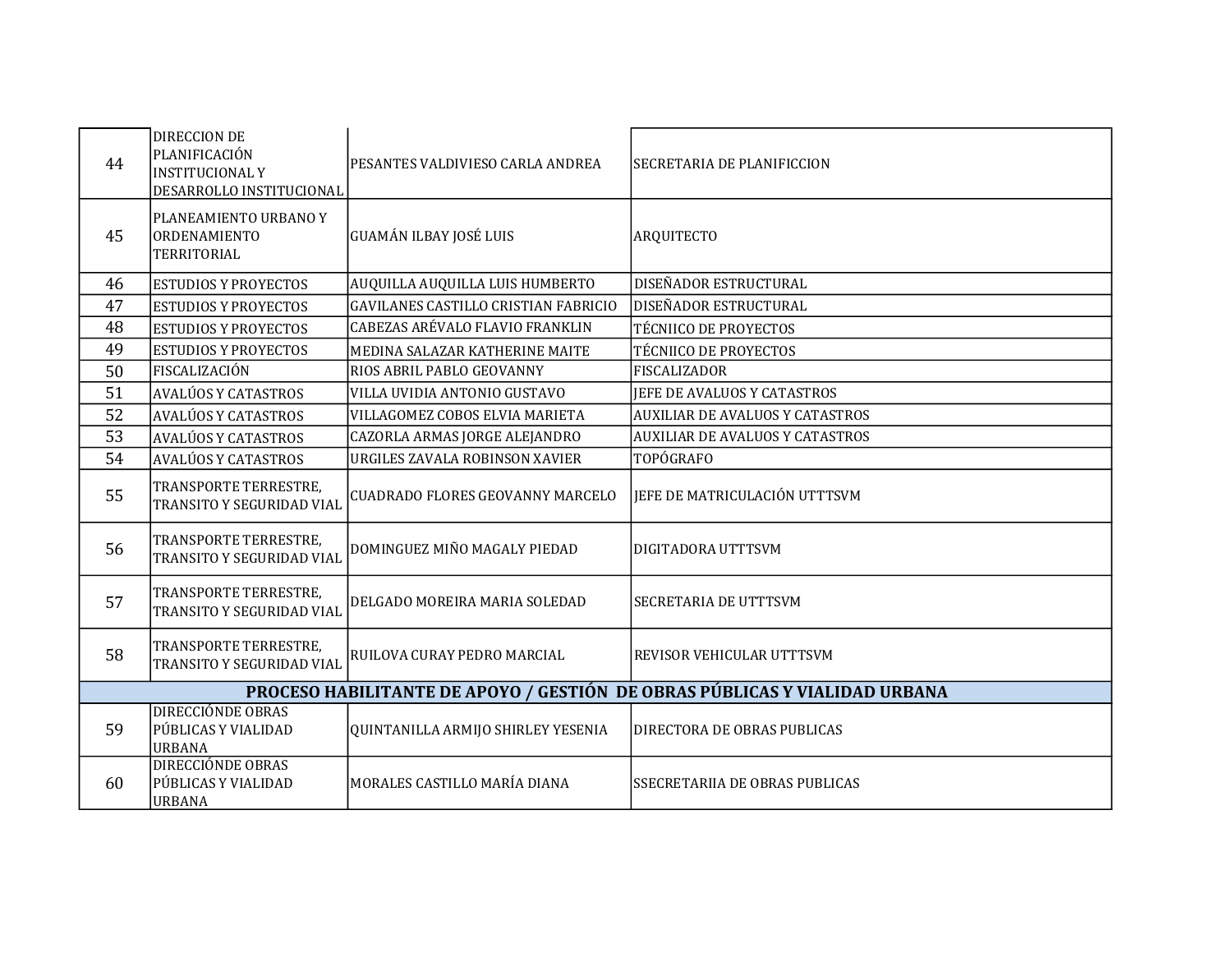| 61 | FISCALIZACIÓN                                                              | <b>ULLOA REYES MILTON RUBEN</b>        | <b>FISCALIZADOR</b>           |
|----|----------------------------------------------------------------------------|----------------------------------------|-------------------------------|
| 62 | FISCALIZACIÓN                                                              | PUCULPALA CAYAN MARIA NANCY            | <b>FISCALIZADORA</b>          |
| 63 | FISCALIZACIÓN                                                              | MITA TIXI MARITZA LORENA               | FISCALIZADORA                 |
| 64 | FISCALIZACIÓN                                                              | NARVÁEZ PEÑA HENRY DARWIN              | FISCALIZADORA                 |
| 65 | <b>CONSTRUCCIÓN Y</b><br>MANTENIMIENTO DE<br><b>INFRAESTRUCTURA FÍSICA</b> | CABRERA PINEDA MANUEL AURELIO          | OPERADOR DE LA MOTONIVELADORA |
| 66 | <b>CONSTRUCCIÓN Y</b><br>MANTENIMIENTO DE<br><b>INFRAESTRUCTURA FÍSICA</b> | <b>ESPINOZA BASTIDAS EDISON DANIEL</b> | OPERADOR RETROEXCAVADORA      |
| 67 | <b>CONSTRUCCIÓN Y</b><br>MANTENIMIENTO DE<br><b>INFRAESTRUCTURA FÍSICA</b> | GARCÍA BELTRÁN WILSON GEOVANY          | OPERADOR RETROEXCAVADORA      |
| 68 | <b>CONSTRUCCIÓN Y</b><br>MANTENIMIENTO DE<br><b>INFRAESTRUCTURA FÍSICA</b> | SAMANIEGO BAZANTES OSCAR SAÚL          | OPERADOR RETROEXCAVADORA      |
| 69 | <b>CONSTRUCCIÓN Y</b><br>MANTENIMIENTO DE<br>INFRAESTRUCTURA FÍSICA        | ZAMBRANO ACURIO EDGAR EDUARDO          | OPERADOR RE RODILLO           |
| 70 | CONSTRUCCIÓN Y<br>MANTENIMIENTO DE<br>INFRAESTRUCTURA FÍSICA               | BARBA DELGADO VICTOR JESÚS             | <b>CHOFER MUNICIPAL</b>       |
| 71 | DIRECCIÓN DE OBRAS<br><b>PUBLICAS</b>                                      | <b>BARBA DELGADO VICTOR JESÚS</b>      | <b>CHOFER MUNICIPAL</b>       |
| 72 | <b>CONSTRUCCIÓN Y</b><br>MANTENIMIENTO DE<br><b>INFRAESTRUCTURA FÍSICA</b> | PAREDES OBREGON DANY MARCELO           | <b>CHOFER MUNICIPAL</b>       |
| 73 | <b>CONSTRUCCIÓN Y</b><br>MANTENIMIENTO DE<br>INFRAESTRUCTURA FÍSICA        | CAZCO LEMACHE EDITHON EDUARDO          | <b>CHOFER MUNICIPAL</b>       |
| 74 | <b>CONSTRUCCIÓN Y</b><br>MANTENIMIENTO DE<br><b>INFRAESTRUCTURA FÍSICA</b> | CURILLO JOSÉ MODESTO                   | <b>CHOFER MUNICIPAL</b>       |
| 75 | <b>CONSTRUCCIÓN Y</b><br>MANTENIMIENTO DE<br><b>INFRAESTRUCTURA FÍSICA</b> | FLORES ALDAZ CRISTIAN EDUARDO          | <b>CHOFER MUNICIPAL</b>       |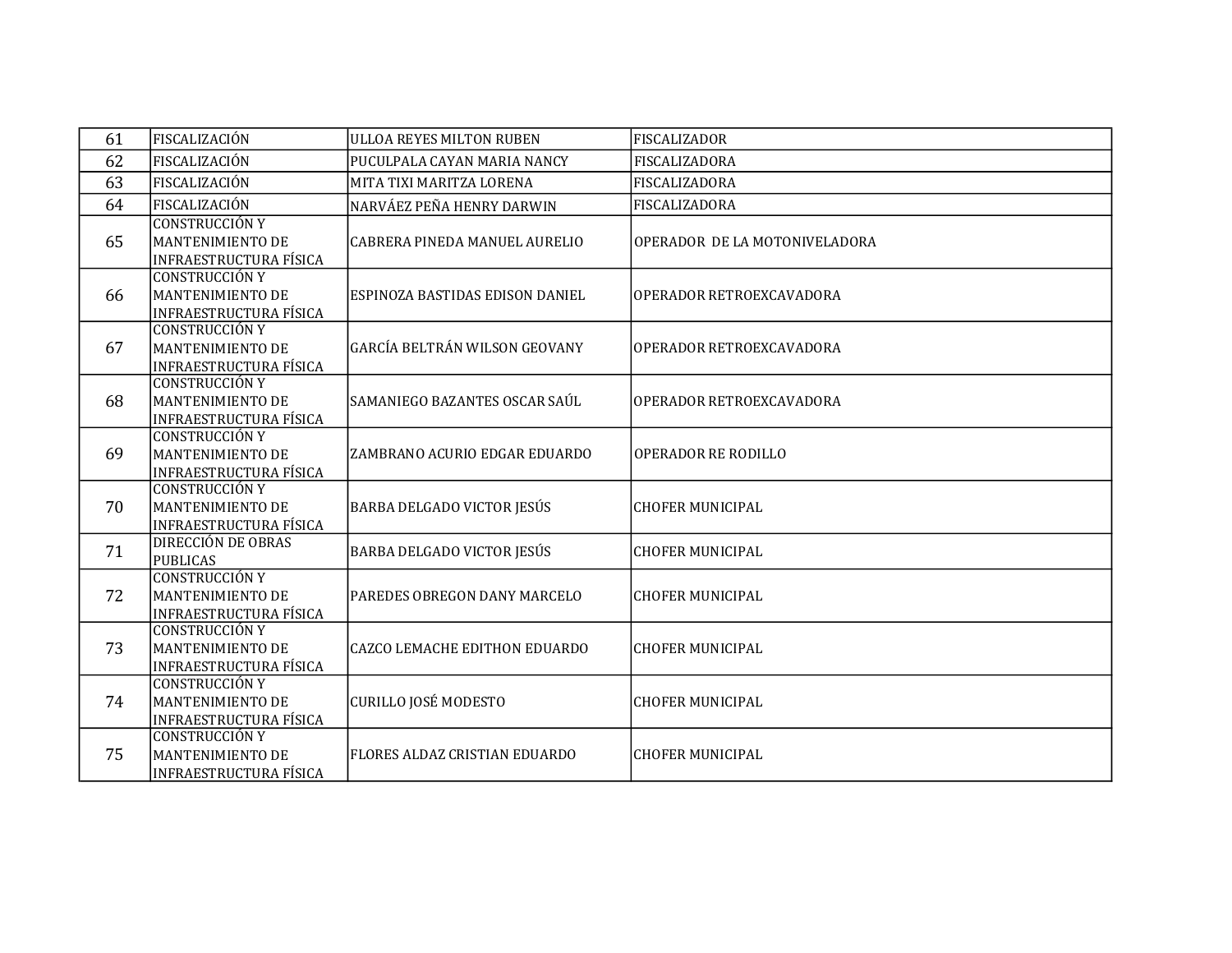|    | <b>CONSTRUCCIÓN Y</b>                                                             |                                               |                         |
|----|-----------------------------------------------------------------------------------|-----------------------------------------------|-------------------------|
| 76 | MANTENIMIENTO DE<br><b>INFRAESTRUCTURA FÍSICA</b>                                 | GALARZA PARRA ABDON SALOMÓN                   | <b>CHOFER MUNICIPAL</b> |
| 77 | ADMINISTRACIÓN GENERAL                                                            | GAVILANEZ MUÑOZ ANGEL JEREMIAS                | <b>CHOFER MUNICIPAL</b> |
| 78 | ADMINISTRACIÓN GENERAL                                                            | PILCO MONTESDEOCA OCTAVIANO<br><b>ECUADOR</b> | <b>CHOFER MUNICIPAL</b> |
| 79 | <b>CONSTRUCCIÓN Y</b><br>MANTENIMIENTO DE<br>INFRAESTRUCTURA FÍSICA               | TAPIA AREVALO HECTOR HUGO                     | <b>CHOFER MUNICIPAL</b> |
| 80 | <b>DIRECCIÓN DE OBRAS</b><br><b>PUBLICAS</b>                                      | VELASCO VINUEZA JOSÉ LUIS                     | <b>CHOFER MUNICIPAL</b> |
| 81 | ADMINISTRACIÓN GENERAL                                                            | <b>GONZÁLEZ CALLE JAVIER ENRIQUE</b>          | <b>MAESTRO DE OBRA</b>  |
| 82 | <b>CONSTRUCCIÓN Y</b><br>MANTENIMIENTO DE<br><b>INFRAESTRUCTURA FÍSICA</b>        | CURICAMA AUCANSELA LUIS ALBERTO               | MAESTRO ALBAÑIL         |
| 83 | <b>CONSTRUCCIÓN Y</b><br><b>MANTENIMIENTO DE</b><br><b>INFRAESTRUCTURA FÍSICA</b> | MAQUISACA MAQUISACA ROBINSON WILMO ALBAÑIL    |                         |
| 84 | <b>CONSTRUCCIÓN Y</b><br>MANTENIMIENTO DE<br><b>INFRAESTRUCTURA FÍSICA</b>        | QUITO CUENCA CLEVER JOSE                      | ALBAÑIL                 |
| 85 | <b>CONSTRUCCIÓN Y</b><br>MANTENIMIENTO DE<br><b>INFRAESTRUCTURA FÍSICA</b>        | HURTADO CULCAY ELADIO GERARDO                 | <b>JORNALERO</b>        |
| 86 | <b>CONSTRUCCIÓN Y</b><br>MANTENIMIENTO DE<br><b>INFRAESTRUCTURA FÍSICA</b>        | UZHCA CHUCAY FARQUER NERCILLO                 | <b>JORNALERO</b>        |
| 87 | <b>CONSTRUCCIÓN Y</b><br><b>MANTENIMIENTO DE</b><br><b>INFRAESTRUCTURA FÍSICA</b> | MACARIO MARCONI POZO CELA                     | <b>MAESTRO DE OBRA</b>  |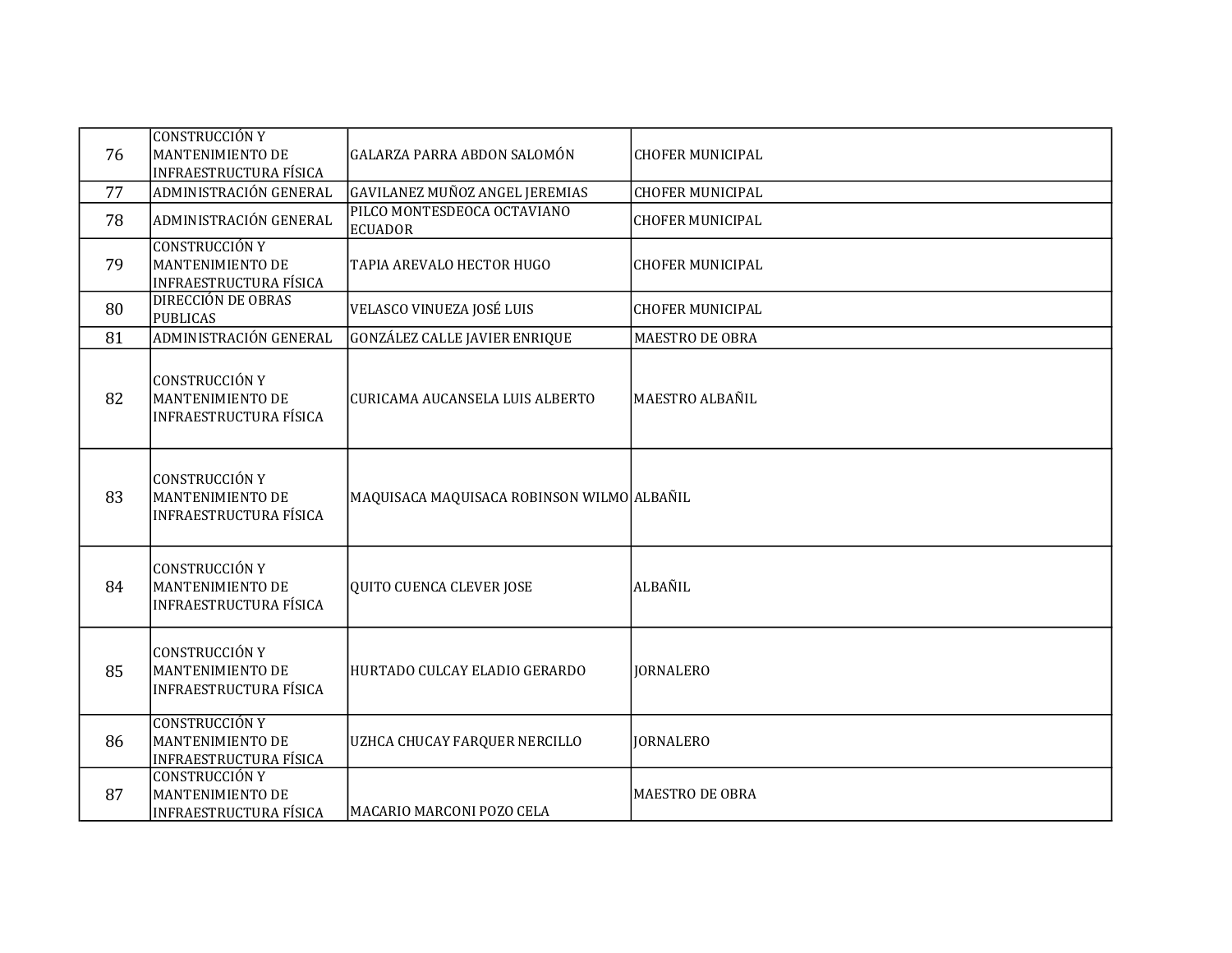| 88                                                                          | <b>CONSTRUCCIÓN Y</b><br>MANTENIMIENTO DE<br><b>INFRAESTRUCTURA FÍSICA</b> | SARMIENTO GAVILANES GUIDO SANTIAGO      | <b>JORNALERO</b>             |
|-----------------------------------------------------------------------------|----------------------------------------------------------------------------|-----------------------------------------|------------------------------|
| 89                                                                          | <b>CONSTRUCCIÓN Y</b><br>MANTENIMIENTO DE<br><b>INFRAESTRUCTURA FÍSICA</b> | LAZO BARRERA LUIS ROBERTO               | ALBAÑIL                      |
| 90                                                                          | <b>CONSTRUCCIÓN Y</b><br>MANTENIMIENTO DE<br><b>INFRAESTRUCTURA FÍSICA</b> | MENDOZA CHICA DIEGO SERGIO              | <b>JORNALERO</b>             |
| 91                                                                          | <b>CONSTRUCCIÓN Y</b><br>MANTENIMIENTO DE<br><b>INFRAESTRUCTURA FÍSICA</b> | PEÑA SORNOZA WILLIAN GASTON             | <b>IORNALERO</b>             |
| 92                                                                          | <b>CONSTRUCCIÓN Y</b><br>MANTENIMIENTO DE<br><b>INFRAESTRUCTURA FÍSICA</b> | <b>GUARANGO TAPIA EDISSON RIGOBERTO</b> | <b>JORNALERO</b>             |
| 93                                                                          | <b>CONSTRUCCIÓN Y</b><br>MANTENIMIENTO DE<br><b>INFRAESTRUCTURA FÍSICA</b> | SANTILLAN CUADRADO JHONATAN OMAR        | <b>ALBAÑIL</b>               |
| 94                                                                          | <b>CONSTRUCCIÓN Y</b><br>MANTENIMIENTO DE<br><b>INFRAESTRUCTURA FÍSICA</b> | BERRONES TENESACA GILBERT HABACU        | <b>JORNALERO</b>             |
| 95                                                                          | <b>CONSTRUCCIÓN Y</b><br>MANTENIMIENTO DE<br><b>INFRAESTRUCTURA FÍSICA</b> | CACERES VASQUEZ ISMAEL PATRICIO         | <b>JORNALERO</b>             |
| 96                                                                          | <b>CONSTRUCCIÓN Y</b><br>MANTENIMIENTO DE<br><b>INFRAESTRUCTURA FÍSICA</b> | QUIROZ VELEZ LUIS JAVIER                | <b>IORNALERO</b>             |
| 97                                                                          | <b>CONSTRUCCIÓN Y</b><br>MANTENIMIENTO DE<br><b>INFRAESTRUCTURA FÍSICA</b> | ARRELLANO GUERRA JORGE DAVID            | <b>JORNALERO</b>             |
| 98                                                                          | <b>BERRONES SILVA WILSON</b><br><b>TANCREDO</b>                            | <b>SUPERVISOR DE MAQUINARIA</b>         | <b>CONTROL DE MAQUINARIA</b> |
| 99                                                                          | BELTRÁN VÁSQUEZ MANUEL<br><b>ANTONIO</b>                                   | MECÁNICO SOLDADOR                       | <b>CONTROL DE MAQUINARIA</b> |
| 100                                                                         | REINO CAZORLA<br><b>WELLINGTON STALYN</b>                                  | <b>AUXILIAR DE MECANICA</b>             | <b>CONTROL DE MAQUINARIA</b> |
| HABILITANTE DE APOYO / GESTIÓN DE AMBIENTE, AREAS VERDES, CULTURA Y TURISMO |                                                                            |                                         |                              |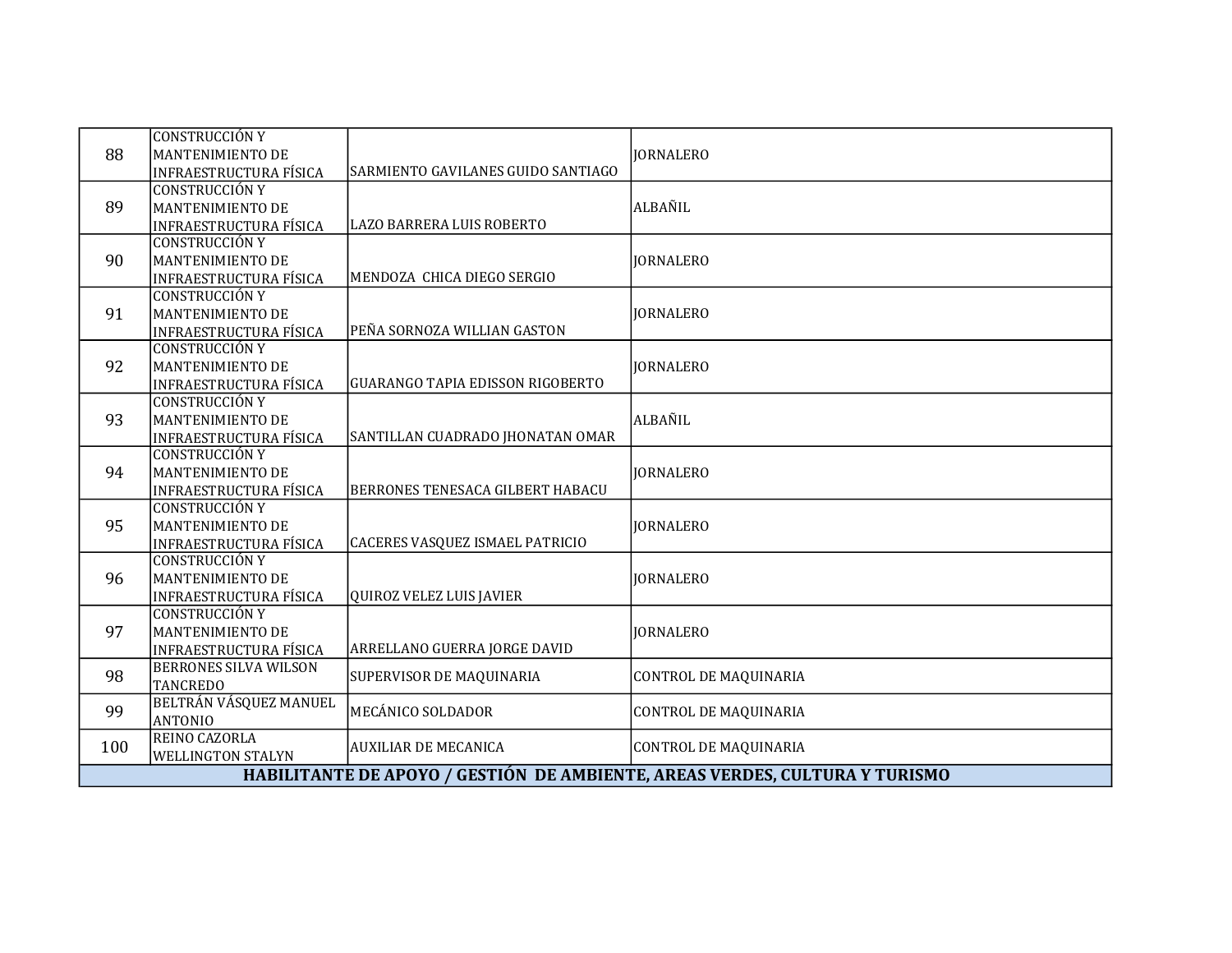| 101 | DIRECCION DE AMBIENTE,<br>AREAS VERDES, CULTURA Y<br>TURISMO               | LUMBI CHIMBO CARLOS ENRIQUE     | DIRECTOR DE AMBIENTE, AREAS VERDES, CULTURA Y TURISMO |
|-----|----------------------------------------------------------------------------|---------------------------------|-------------------------------------------------------|
| 102 | DIRECCION DE AMBIENTE,<br>AREAS VERDES, CULTURA Y<br>TURISMO               | ALARCON GALEAS LUIS OCTAVIO     | TECNICO DE MEDIO AMBIENTE                             |
| 103 | DIRECCION DE AMBIENTE,<br>AREAS VERDES, CULTURA Y<br>TURISMO               | ALULEMA TIXI SEGUNDO MANUEL     | <b>FUMIGADOR</b>                                      |
| 104 | DIRECCION DE AMBIENTE,<br><b>AREAS VERDES, CULTURA Y</b><br>TURISMO        | BORJA AVENDAÑO ANGEL HUMBERTO   | <b>JARDINERO</b>                                      |
| 105 | DIRECCION DE AMBIENTE,<br>AREAS VERDES, CULTURA Y<br>TURISMO               | MAÑAY MAÑAY NAPO ESTUARDO       | <b>IARDINERO</b>                                      |
| 106 | <b>DIRECCION DE AMBIENTE,</b><br><b>AREAS VERDES, CULTURA Y</b><br>TURISMO | PICHISACA GUAMAN SILVIO ROBERTO | <b>JARDINERO</b>                                      |
| 107 | DIRECCION DE AMBIENTE,<br>AREAS VERDES, CULTURA Y<br>TURISMO               | SALAZAR MERINO GUIDO CLEMENTE   | <b>IARDINERO</b>                                      |
| 108 | DIRECCION DE AMBIENTE,<br>AREAS VERDES, CULTURA Y<br>TURISMO               | MOROCHO YANEZ CESAR PAUL        | <b>IARDINERO</b>                                      |
| 109 | <b>DIRECCION DE AMBIENTE,</b><br>AREAS VERDES, CULTURA Y<br>TURISMO        | REA MEDINA ISRRAEL EMILIANO     | <b>JARDINERO</b>                                      |
| 110 | <b>ACCION SOCIAL</b>                                                       | CEPEDA CURICAMA DORIS MERCEDES  | SECRETARIA DE DESARROLLO SOCIAL                       |
| 111 | <b>CULTURA PATRIMONIO Y</b><br>TURISMO                                     | ESPINOZA FREIRE LEONOR ODERAI   | <b>BIBLIOTECARIA</b>                                  |
| 112 | TURISMO                                                                    | OÑATE BASTIDAS JOSÉ GABRIEL     | TECNICO DE TURISMO                                    |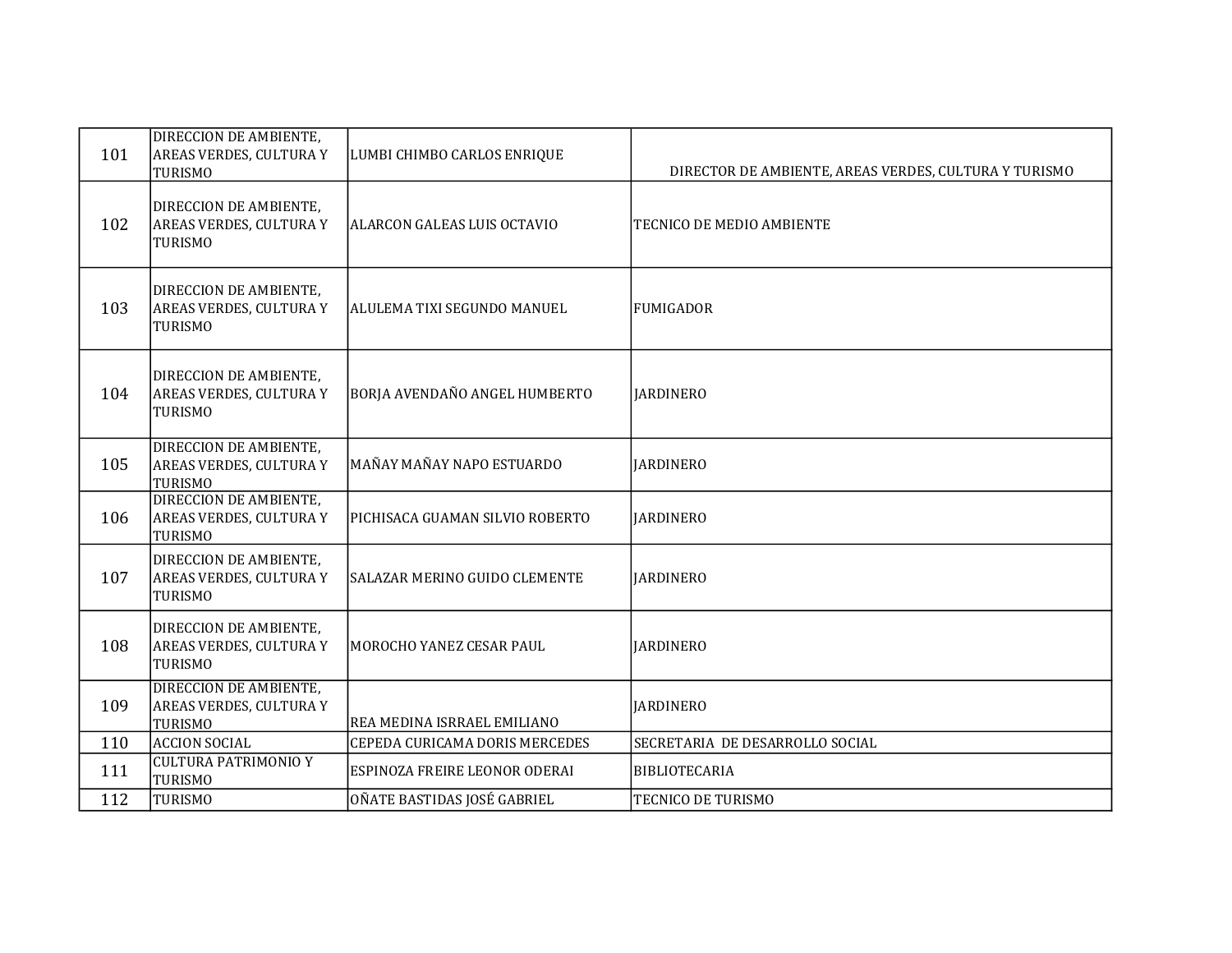| 113                      | COMISARIA MUNICIPAL                               | PUMA SAYAY JENNY PILAR                               | <b>COMISARIA MUNICIPAL</b>         |
|--------------------------|---------------------------------------------------|------------------------------------------------------|------------------------------------|
| 114                      | <b>COMISARIA MUNICIPAL</b>                        | TORRES ALVAREZ WALTER HERNÁN                         | ADMINISTRADOR DEL MERCADO          |
| 115                      | COMISARIA MUNICIPAL                               | VICUÑA URGILES RUBÉN DARIO                           | <b>SUPERVISOR DE GUADIAS</b>       |
| 116                      | COMISARIA MUNICIPAL                               | TAMAY ORDOÑEZ LUIS ANTONIO                           | POLICÍA MUNICIPAL                  |
| 117                      | COMISARIA MUNICIPAL                               | QUINCHE MURUSUMBAY JUAN JOSE                         | POLICÍA MUNICIPAL                  |
| 118                      | COMISARIA MUNICIPAL                               | YANEZ MEJIA RICHAR DANILO                            | POLICÍA MUNICIPAL                  |
| 119                      | COMISARIA MUNICIPAL                               | <b>CAZCO SOLIS BRANDON JOHAN</b>                     | POLICÍA MUNICIPAL                  |
| 120                      | COMISARIA MUNICIPAL                               | OROZCO BASTIDAS LEONEL WILINTON                      | POLICÍA MUNICIPAL                  |
| 121                      | COMISARIA MUNICIPAL                               | CUADRADO ESPINOZA EDUARDO FLAVIO                     | POLICÍA MUNICIPAL                  |
| 122                      | COMISARIA MUNICIPAL                               | ESPINOZA ESPINOZA WASHINGTON<br><b>WILFRIDO</b>      | Guardia                            |
| 123                      | COMISARIA MUNICIPAL                               | <b>GAVILANES CONSTANTE CARLOS</b><br><b>FERNANDO</b> | POLICÍA MUNICIPAL                  |
| 124                      | COMISARIA MUNICIPAL                               | ORDOÑEZ RUIZ JOSÉ FERNANDO                           | POLICÍA MUNICIPAL                  |
| 125                      | COMISARIA MUNICIPAL                               | HARO SANTILLÁN JUAN ALCIDES                          | POLICÍA MUNICIPAL                  |
| 126                      | COMISARIA MUNICIPAL                               | NAVAS SANTANDER WILMAN RENÉ                          | POLICÍA MUNICIPAL                  |
| 127                      | COMISARIA MUNICIPAL                               | PALACIOS MORA MANUEL OSWALDO                         | POLICÍA MUNICIPAL                  |
| 128                      | COMISARIA MUNICIPAL                               | RUIZ VERGARA HUGO ALEJANDRO                          | POLICÍA MUNICIPAL                  |
| 129                      | COMISARIA MUNICIPAL                               | SORNOZA MACÍAS MANUEL DE LA CRUZ                     | POLICÍA MUNICIPAL                  |
| 130                      | COMISARIA MUNICIPAL                               | VERDEZOTO CRESPO WIDMAN ALFREDO                      | POLICÍA MUNICIPAL                  |
| 131                      | COMISARIA MUNICIPAL                               | CORTES CORTÉS JAIRO ANTONIO                          | POLICÍA MUNICIPAL                  |
| 132                      | MIEMBROS DE LA JUNTA DE<br>PROTECCION DE DERECHOS | MOYA CISNEROS IRLANDA DE PILAR                       | MIEMBRO JCPDNA                     |
| 133                      | MIEMBROS DE LA JUNTA DE<br>PROTECCION DE DERECHOS | VALLEJO SALAN ELVIA FABIOLA                          | MIEMBRO JCPDNA                     |
| 134                      | MIEMBROS DE LA JUNTA DE<br>PROTECCION DE DERECHOS | VEGA AVEROS JORGE GEOVANNY                           | MIEMBRO JCPDNA                     |
| 135                      | REGISTRO DE LA PROPIEDAD                          | ALMEIDA INCA EDGAR BAYRON                            | REGISTRADOR DE LA PROPIEDAD E      |
| 136                      | REGISTRO DE LA PROPIEDAD                          | SANTILLAN HARO NARCISA ROSA                          | INCRIPTORA . CERTIFICADORA DEL R.P |
| 137                      | REGISTRO DE LA PROPIEDAD                          | LÓPEZ ORELLANA GLADYS MARINA                         | CERTIFICADORA DEL R.P.             |
| 138                      | REGISTRO DE LA PROPIEDAD                          | ROMERO JIMENEZ ELIZABETH ZULY                        | SECRETARIA DEL REGISTRO P.         |
| 139                      | REGISTRO DE LA PROPIEDAD                          | VICUÑA SAUCE JESSICA MARILU                          | SUPERVISORA DE SINE                |
| PROCESOS DESCONCENTRADOS |                                                   |                                                      |                                    |